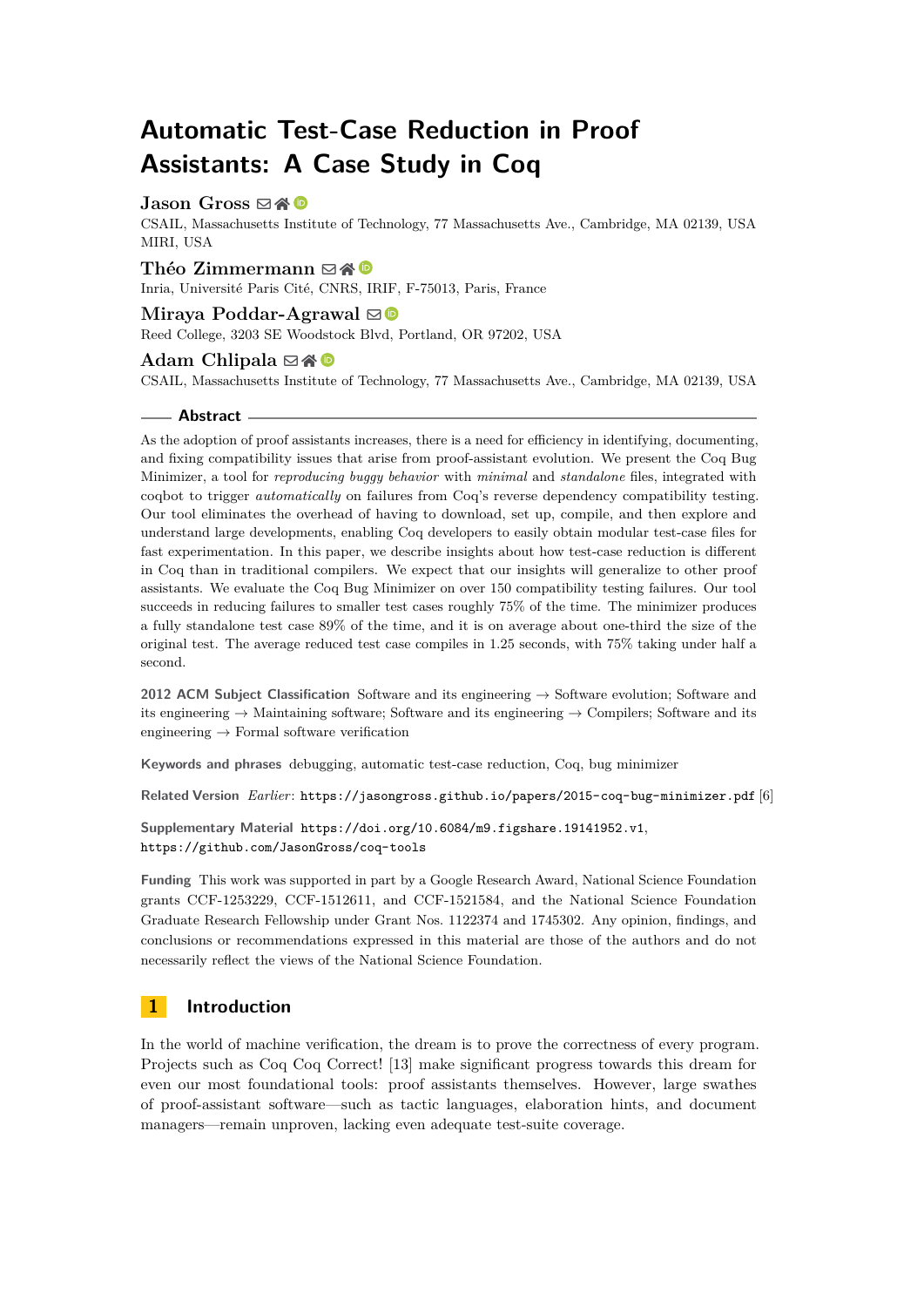As a solution to expanding the test-suite coverage for the Coq proof assistant, developers adopted "reverse dependency compatibility testing" (RDCT) [\[10,](#page-16-1) [18\]](#page-17-1), wherein changes in Coq are tested in continuous integration (CI) against a crowdsourced suite of external Coq projects maintained by different teams in different repositories. In this manner, user-centric concerns are well-addressed. To prevent the crowdsourced test suite from shrinking, when Coq evolves in a desired direction but breaks some external project in the process, developers of Coq will fix the compatibility issue in the external project. *We believe that to facilitate the use of proof assistants in industry-scale projects, it is essential to make it easy to find, understand, and fix compatibility issues as a proof assistant continues to evolve.*

Since the external projects in the Coq test suite are large and intricate, debugging and fixing failures reported by RDCT is a time- and effort-intensive process for developers. They must perform many steps before beginning to understand and work on the bug. First, developers will endure the tedium of downloading, setting up, and compiling the external project. Then, they may have to take on the daunting task of figuring out the larger project context, which is not even directly relevant to the bug.

The current debugging process can be significantly optimized for developer experience. Additionally, the current process does not easily yield test cases to add to Coq's internal test suite. Instead the test cases remain buried in external developments, whereas we would like to bring bugs to the center. In order to improve the debugging process, we built the Coq Bug Minimizer[1](#page-1-0) which **reproduces buggy behavior** in **minimal** and **standalone** files. Typically, minimized files reduce the total number of lines of code involved in exhibiting buggy behavior by about a factor of three, making it significantly easier for developers to observe, play with, understand, and fix bugs. Furthermore, we have integrated the Coq Bug Minimizer with coqbot [\[19\]](#page-17-2) to trigger **automatically** on RDCT failures, reducing the friction of building minimized files.

Test-case reduction already has a rich literature [\[3\]](#page-16-2). However, it is focused mostly on traditional languages such as C, and even generic reduction techniques may not apply so well to proof assistants. In this paper, we share what we have learned about where test-case reduction is harder and where it is easier in Coq than in traditional compilers, and we describe how we got around the difficulties. Drawing on empirical results from nearly a year of use in Coq's production CI system, we reflect on how effective our style of test-case reduction has been and where the biggest opportunities for improvement remain. We believe that our methods may be of interest for developers of other proof assistants who are also facing a tradeoff between enabling evolution and preserving stability, in a context of industrial use.

The structure of the paper is as follows. [Section 2](#page-2-0) introduces a constructed example of test-case reduction in Coq, articulating desiderata for test-case reduction in the proofassistant setting. [Section 3](#page-3-0) details aspects of traditional-setting test-case reduction that are simpler or irrelevant in Coq and, we expect, in other proof assistants. Then Sections [4,](#page-3-1) [5,](#page-4-0) [6,](#page-6-0) and [7](#page-9-0) explore the four desiderata and describe the details of our solution to the more important challenges of each; while we expect that most of these details will be specific to Coq, they highlight which aspects of proof-assistant design are relevant to test-case reduction in a way that we expect will generalize to other proof assistants. [Section 8](#page-10-0) forays into the applicability of the Coq Bug Minimizer for bug-reporter workflow as a secondary use case. Finally, [Section 9](#page-10-1) presents our deployment in Coq's production CI, with analysis of how effectively different test cases were minimized; [Section 10](#page-14-0) describes connections to related work; and [Section 11](#page-15-0) discusses our thoughts on the most worthwhile improvements to make

<span id="page-1-0"></span> $<sup>1</sup>$  Available on GitHub in [JasonGross/coq-tools](https://github.com/JasonGross/coq-tools)</sup>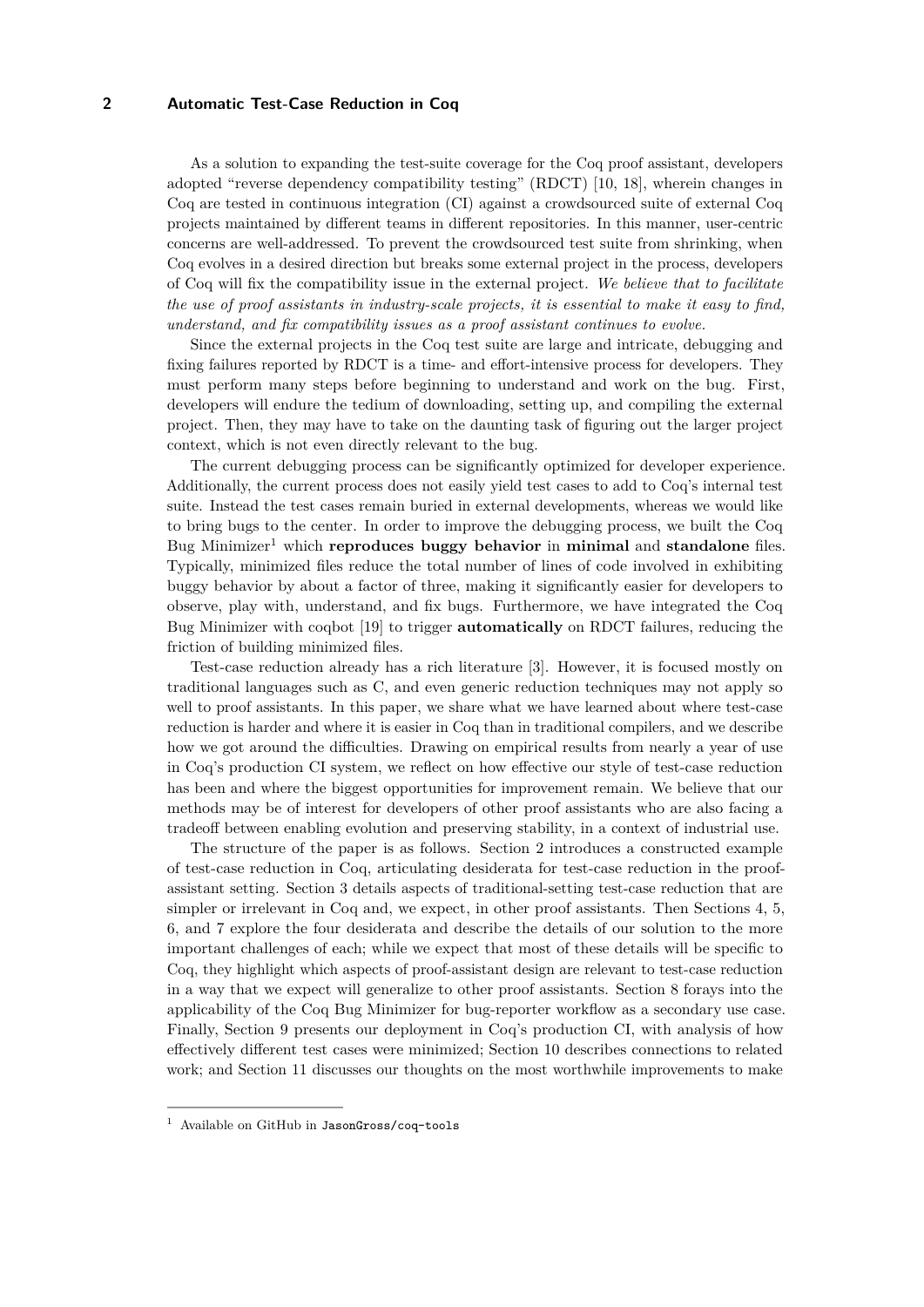to our tooling.

## <span id="page-2-0"></span>**2 Desiderata**

Let us begin with a constructed example of minimizing an RDCT failure. Our objective is to explore the space of file modifications that will aid human understanding of the bug. Consider the following Coq source file:

```
Require Import UsefulTactics.
Definition zero := 0. Definition one := 1.
Definition two := 2. Definition three := 3.
Lemma foo : forall x, x = zero \rightarrow S x = one.
Proof. crush. Qed.
```
Suppose the crush tactic triggered a new bug in Coq. The most obvious move is to find deletable sentences and delete them, producing a smaller file:

```
Require Import UsefulTactics.
Definition zero := 0. Definition one := 1.
Lemma foo : forall x, x = zero \rightarrow S x = one.
Proof. crush.
```
The file still depends on an imported module not native to the Coq standard library. The next move is to inline this dependency, producing a standalone file:

```
Module UsefulTactics.
```

```
Ltac head expr := match expr with | ?f _ => head f | _ => expr end.
Ltac head_hnf expr := let expr' := eval hnf in expr in head expr'.
Ltac crush := intros; subst; try reflexivity.
End UsefulTactics.
Import UsefulTactics.
Definition zero := 0. Definition one := 1.
Lemma foo : forall x, x = zero \rightarrow S x = one.
Proof. crush.
```
Now we may look for any more opportunities to delete lines, producing a standalone, reduced file:

```
Ltac crush := intros; subst; try reflexivity.
Definition zero := 0. Definition one := 1.
Lemma foo : forall x, x = zero \rightarrow S x = one.
Proof. crush.
```
From the above process we can extrapolate desiderata for the Coq Bug Minimizer.

- **1. Reproducing buggy behavior,** deciding when two source files indicate the same bug. Many reasonable file simplifications lead to incidental changes in error messages. The Coq Bug Minimizer must trade off between preserving specific details of error messages and aiding human understanding of the underlying bug.
- **2. Minimal files,** exploring the space of program simplifications in a smart way with respect to constraints of the proof-assistant setting. Many research papers in the softwareengineering community have been written on just this topic [\[5,](#page-16-3) [17,](#page-17-3) [2,](#page-16-4) [14,](#page-17-4) [16\]](#page-17-5), but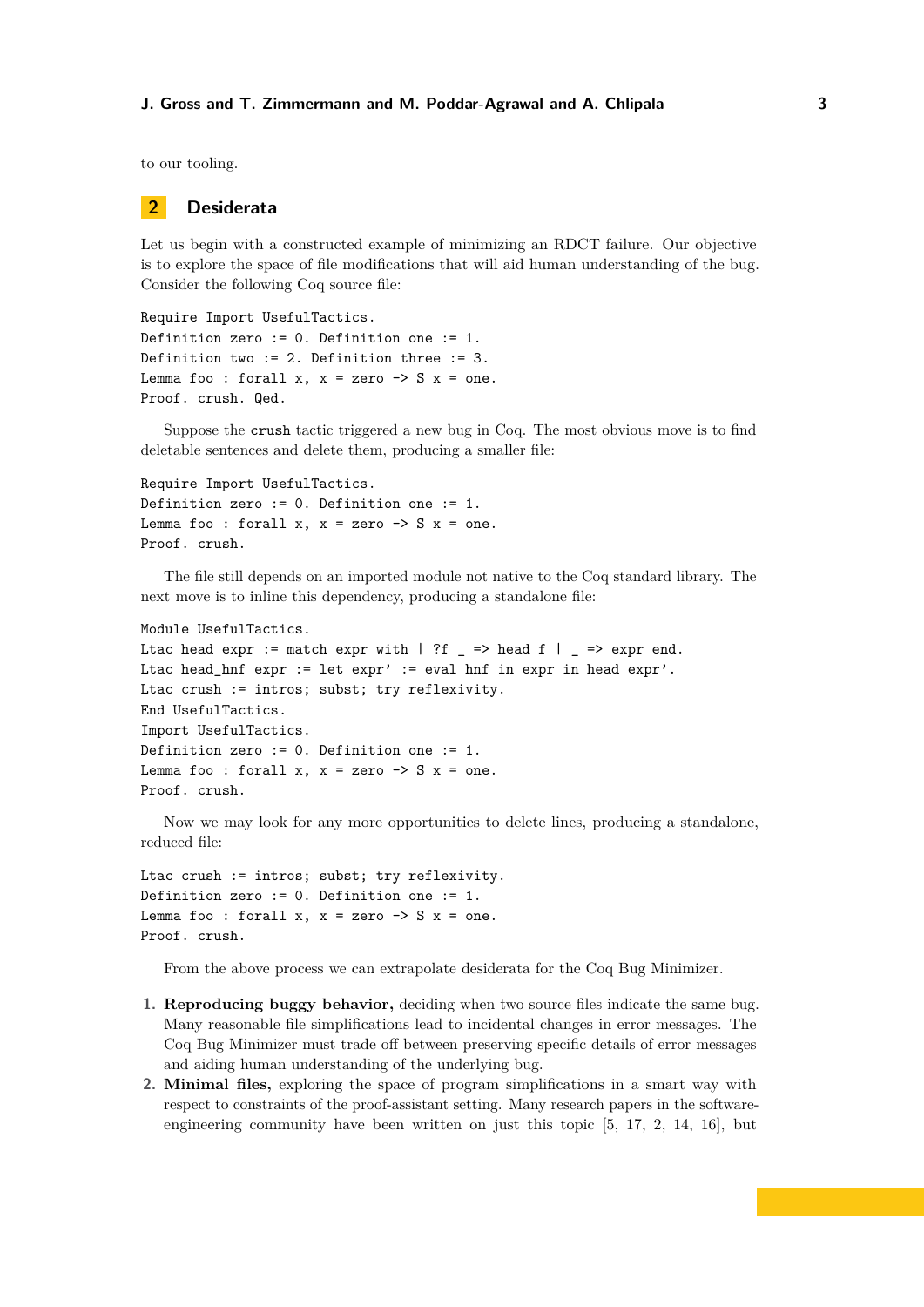constraints in a proof-assistant setting are uncommon in conventional programming. For instance, highly automated Coq developments often have long compile times even for single files, so we may need to be more frugal in how many program variants we test.

- **3. Standalone files,** creating standalone files that illuminate new test cases and can be added to Coq's internal test suite. This is difficult in dependently typed languages with metaprogramming facilities such as Coq. For instance, eliminating needless dependencies in simply typed languages may be trivial, but dependently typed languages eliminate the distinction between runtime and compile time, resulting in tight coupling between files.
- **4. Smooth developer experience,** automatically finding which file triggered a bug, with which compilation settings, including path information to find dependencies. The Coq Bug Minimizer must work with the wide variety of build systems used in different Coq libraries.

Achieving each desideratum posed interesting challenges and required making several design choices. Before proceeding to share solutions to these challenges, we note the ways in which test-case reduction is *simpler* in the proof-assistant setting than in other settings.

# <span id="page-3-0"></span>**3 Simplifications of the Proof-Assistant Setting**

Classic delta debugging [\[16\]](#page-17-5) is a technique in test-case reduction for traditional compilers. It employs binary search through program structure to find subprograms that can be removed while preserving properties relevant to triggering specific bugs for the chosen compiler. Coq's lack of forward references permits a simpler method: first remove everything after the error-message-generating line, and then try removing the syntactic units beforehand in-order, one-at-a-time. Unlike in languages from Java to Haskell, where all functions in a file are considered mutually recursive, in Coq there should be no way for one error-message-generating line of a file to change behavior based on modifications to later lines. In this manner we reduce the number of "experiments" on program variants, which is especially useful when each program variant requires significant processing time, as is often the case in Coq.

Our empirical evaluation [\(Section 9\)](#page-10-1) demonstrates that this strategy is adequately performant. We conjecture that the reason for this adequate performance is that dependency trees of Coq theorems and proofs tend to be relatively deep compared to the number of definitions and theorems in any single file. This hypothesis is borne out by the fact that our typical "minimal" test case tends to be only about a third the size of the total amount of code in all files in the dependency tree of the initial test case. If instead there were orders of magnitude more useless lines than true dependent lines, we expect that a binary-search strategy would be required for adequate performance.

# <span id="page-3-1"></span>**4 Reproducing Buggy Behavior**

How do we know modifications to source files are genuine simplifications that have not masked bugs? What does it mean to reproduce the "same" bug? We generate a file that succeeds on the previous version of Coq and continues to fail on the modified version of Coq, with the same error message that showed up in the RDCT failure. However, the error message of the generated file does not need to be *exactly* the same as in the original file, so long as the reason for the error message is the same. Thus, we modify our goal to reproducing buggy behavior in place of reproducing the "same" bug.

We apply the following relaxations in comparing error messages. While these particular relaxations are specific to Coq, we expect that other proof assistants will have a similarly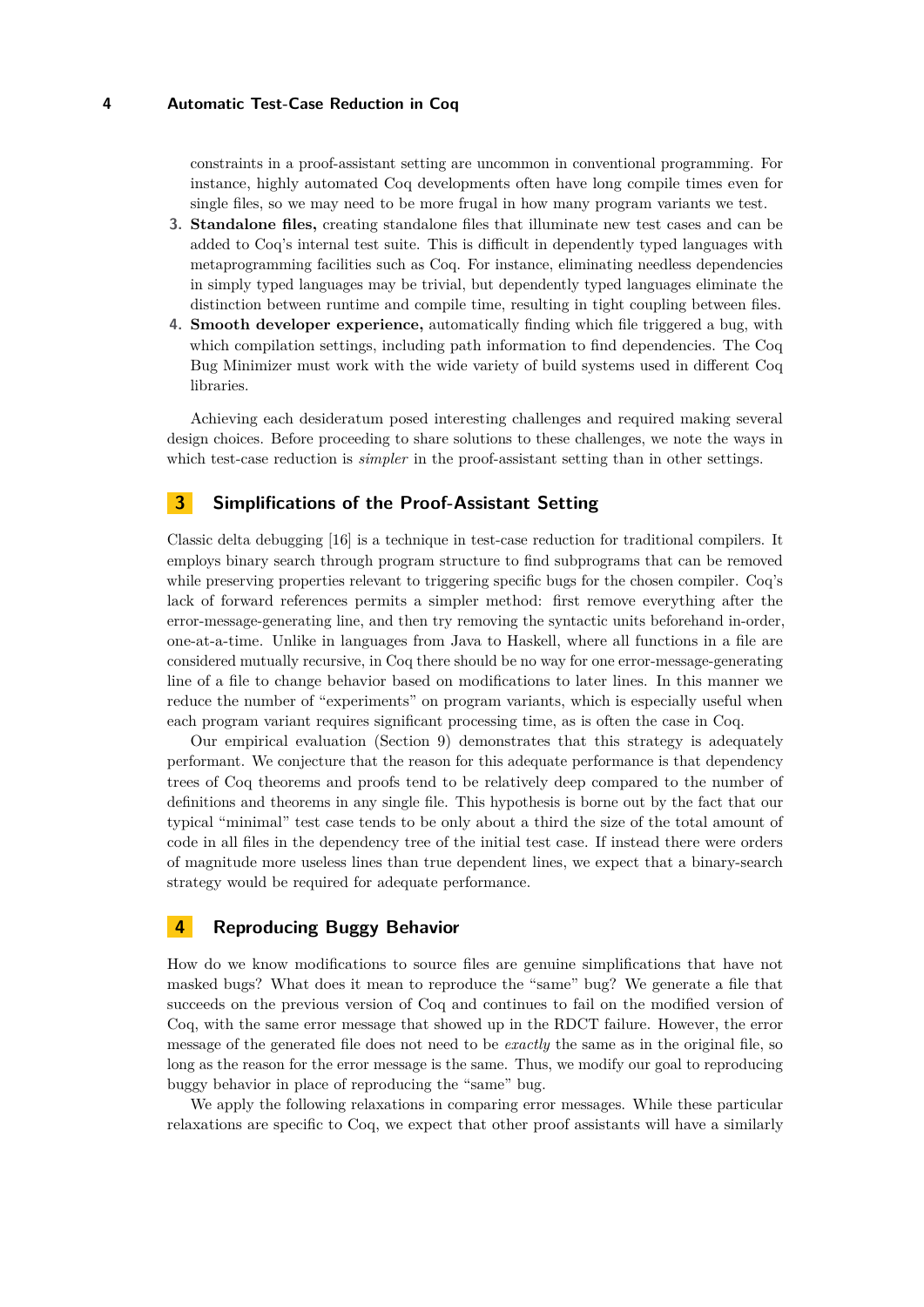limited set of relaxations.

- **1.** Universe inconsistencies are how Coq prevents users from proving absurdity by assuming a "set of all sets." The explanations of universe inconsistencies in error messages are sensitive to how many universes are floating around and in what order constraints were added. Rather than requiring output files to mimic the error messages exactly, we only require that they result in *some* universe inconsistency.
- **2.** Any two error messages about "forgotten universes" are considered matching, since these tend to arise only from very specific Coq internal errors.
- **3.** Usually differences in numbering, e.g. in universes or autogenerated identifiers, are incidental and are not treated as implying different error messages. One special case is lengths of universe instances, so we look for the text "Universe instance should have length" in the error message and only use number-insensitive comparison if this text is not found.
- **4.** We consider any error messages containing "Unsatisfied constraints: . . . (maybe a bugged tactic)" as equivalent, since related bugs are localized to one relatively small part of the Coq implementation, and small changes to a source file can modify constraints significantly.
- **5.** We also ignore filenames, line references, and word wrapping in comparing error messages.

# <span id="page-4-0"></span>**5 Minimal Files**

Test-case reduction is powerful in making long source files more comprehensible to developers. In addition, external projects in Coq can take minutes or hours to compile, so the editcompile-test-debug loop is long. We have two additional goals to improve this workflow.

- **1.** Finding minimal test cases as quickly as possible, given that experimenting with each program variant has long compilation time
- **2.** Compilation of the test case in seconds or fractions of a second, so that developers can fluidly try hypotheses for solutions

## **5.1 Making the Minimization Process Itself Fast**

In our goal to get the shortest reproducing test case as quickly as possible, it helps to first make any changes that might significantly speed up the execution time, and only after we are done with all of the changes that might improve running time should we try to further minimize the file with changes that are unlikely to impact compile time.

The slowest part of almost all Coq developments is proof scripts. (We expect the same is true of other tactic-based proof assistants.) Hence we attempt to remove proof scripts as early as possible. Since proof assistants check that proofs are valid, we cannot simply remove a proof, like we might remove a function body in a traditional programming language. However, most proof assistants have some mechanism for "giving up" on a proof or "trusting" the user, and Coq is no exception. Its mechanism involves any of Admitted, Admit Obligations, or the admit tactic. Replacing proof blocks with these commands, rather than just removing proof scripts, allows us to make much smaller and faster examples than might otherwise be possible.

## **5.2 Finding Textually Smaller Test Cases**

The simplest function of the bug minimizer is to remove unneeded lines. As noted in the prior section, we try removing one syntactic unit at a time, moving backwards from the unit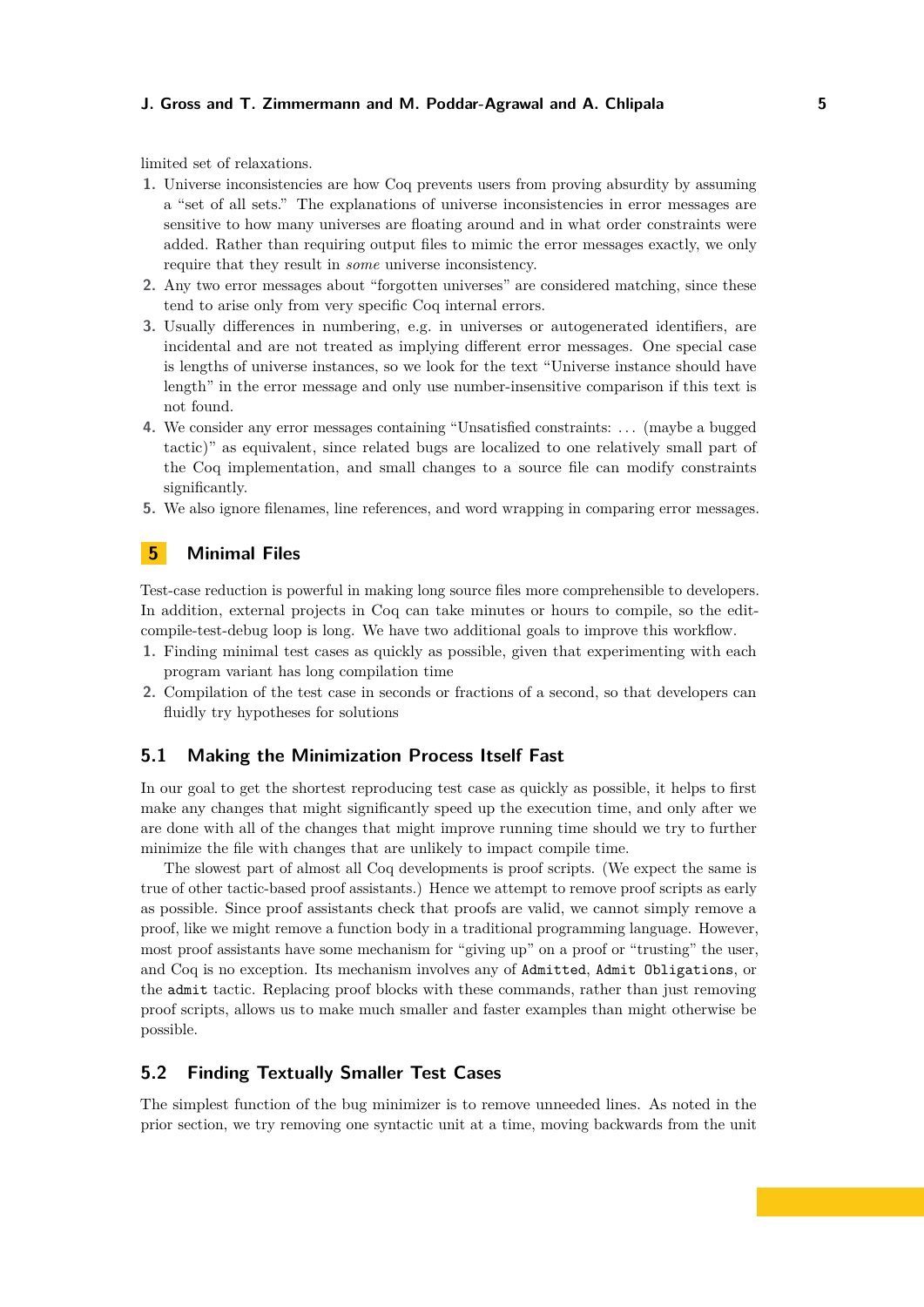that triggered the error message.

However, we can easily enough get stuck in local minima, when we remove single commands and check that bug behavior is unchanged. For instance, there may be an irrelevant lemma that we want to remove.

Lemma irrelevant : two = 2. Proof. reflexivity. Qed.

Since Coq forbids nested lemmas, removing statements one-at-a-time will not work, as the state

```
Lemma irrelevant : two = 2.
Proof. reflexivity.
```
results in an error about nested proofs, if there is a theorem afterward.

We instead group statements into *definition* blocks to be removed all at once. Coq luckily has a mode<sup>[2](#page-5-0)</sup> that emits information about the boundaries of these definition blocks. This way, we can remove the lemma block all at once.

We could in theory deal with more complicated nesting structure, for example trying to remove an entire section or module at a time. The delta tool [\[14\]](#page-17-4) is in fact built around preprocessing the file into one that exposes nested structure clearly, then removing wellparenthesized blocks. However, removing statements, grouped into definitions as necessary, suffices for removing time-consuming code.

# **5.2.1 The Program Construct**

One Coq construct that does not fit neatly into this approach is Program, where a function definition is associated with following proofs of obligations related to dependent typing. We cannot just look for Program statements followed by Obligation blocks to remove all together, because Obligation blocks can be interleaved with other definitions. Luckily, we can replace any obligation block with a use of the Admit Obligations command, which admits all remaining obligations—and it happily handles any case with *no* remaining obligations, so we need not worry about introducing duplicate invocations.

## **5.2.2 Empty Sections and Modules**

Removing statements one-at-a-time will not always be able to remove empty sections (nor empty Modules or Module Types). That is why we have a pass dedicated to removing empty sections, modules, and module types.

# **5.2.3 Exporting Modules**

Coq's features to import and export modules (e.g., including all definitions of one module inside another) can create some particularly thorny situations for statement-at-a-time shrinking. If we remove just an Import commands, then later commands fail because important identifiers are out-of-scope. If we remove just the definition of the imported module, then the Import fails. The solution is to merge these two commands, so that they become a candidate for removal together. We change Module commands into Module Export commands to this end. Often that change renders later Import commands redundant, so they are removed by later passes.

<span id="page-5-0"></span> $2$  It can be accessed by invoking coqtop -emacs -time.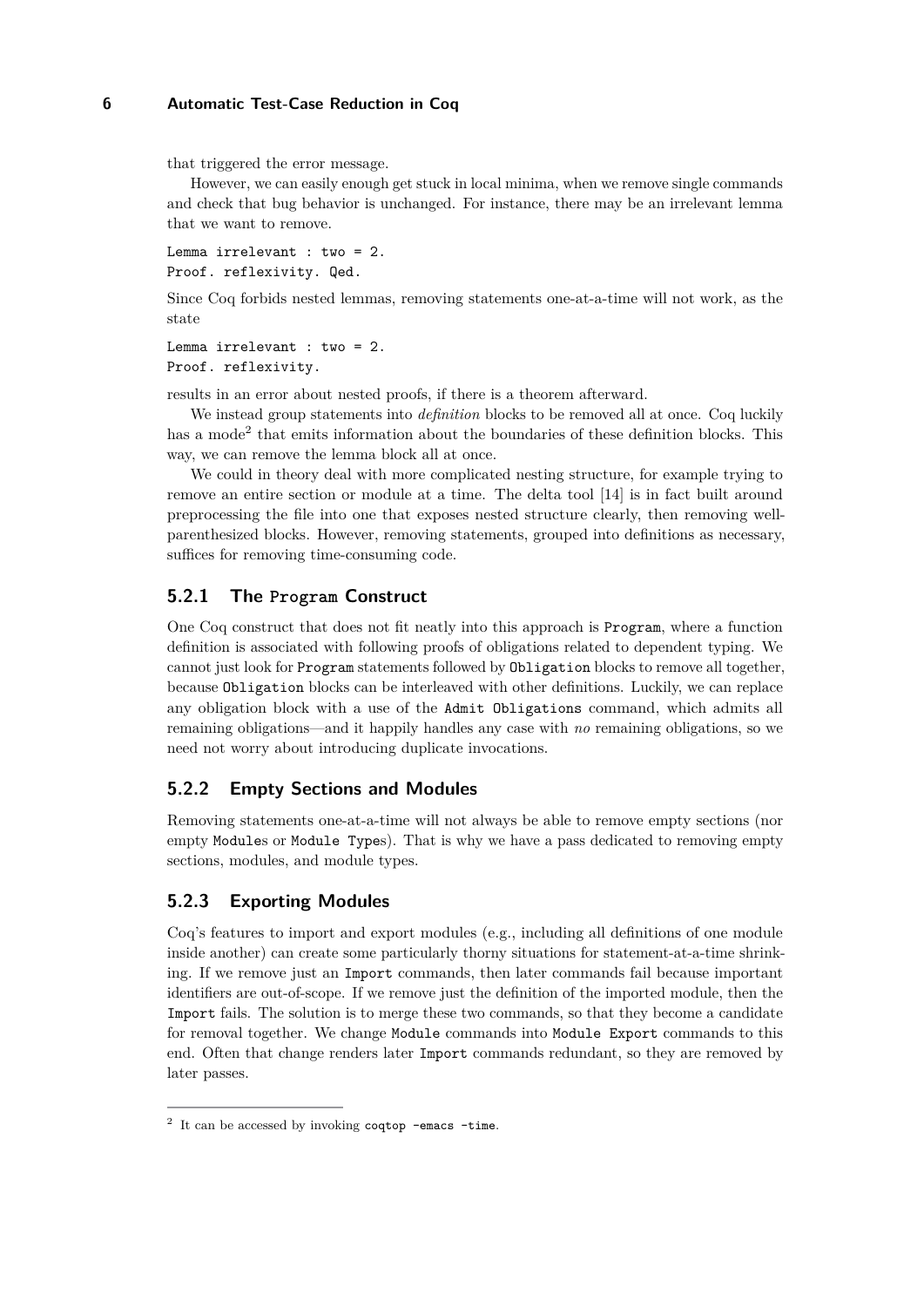# **5.2.4 Splitting Definitions**

One pass in the minimizer tries to replace traditional definitions with uses of the interactive proof mode, which is a first step toward admitting those proof bodies (i.e., postulating existence of identifiers rather than giving their definitions) in later steps.

## **5.2.5 Early Removal of Unused Constants**

There are some likely-to-succeed steps that we try early on, which are superseded by removing each and every structured block one-at-a-time but may result in faster minimization. The primary example of this sort of step is removing tactics, Variable and Context statements, and definitions that are not referenced after their definitions.

## <span id="page-6-1"></span>**5.2.6 Splitting Imports and Exports**

It may be the case that users import modules that they never use, such as in Import unused1 used unused2. To allow eventual removal of unused1 and unused2 even when the Import used statement cannot be removed, we have a pass that attempts to split such statements into separate Import statements, resulting in Import unused1. Import used. Import unused2.

## **5.3 Finding Test Cases That Coq Processes More Quickly**

We mentioned how admitting proofs is a very handy step to shrink files and get them processed more quickly. There are, however, a few gotchas to keep in mind.

The first quirk is around transparency vs. opacity of lemma definitions; that is, whether the generated proof term is accessible to later definitions. Either choice (transparent vs. opaque) can break some developments. Marking a proof-mode definition *opaque* will break later definitions that unfold the definition and then perform further tactic-based surgery on it, while marking a proof-mode definition *transparent* could cause previously failing unfoldings to succeed. Therefore, we always try both styles of marking a lemma admitted.

Some lemma proofs are declared as transparent rather than opaque, where later steps really do depend on their details. If those dependencies are too specific, then our shrinking heuristics are not going to work well. However, one common-enough case is where a later definition uses tactics to *unfold* an earlier definition, going on to use other tactics that may very well be able to adapt to changes in that definition. There are at least two different ways to mark a proof as admitted (Admitted vs. using a preexisting Axiom), which can switch up whether the associated definition is considered opaque or transparent.

Additionally, we may want to admit some parts of the proof script without replacing all of it. Currently, we use a rather conservative heuristic: Coq has a tactical abstract that executes the tactic it is passed as an argument, making the resulting proof term opaque. Such subproofs should be able to be replaced with admit without changing the behavior of the proof script. The details are a little subtle, e.g. to avoid changing which section variables a proof depends on and thus changing its type outside the section.

# <span id="page-6-0"></span>**6 Standalone Files**

While the complex structure of external developments is a boon to stress-testing Coq, there are three reasons for wanting to reproduce bugs in standalone files.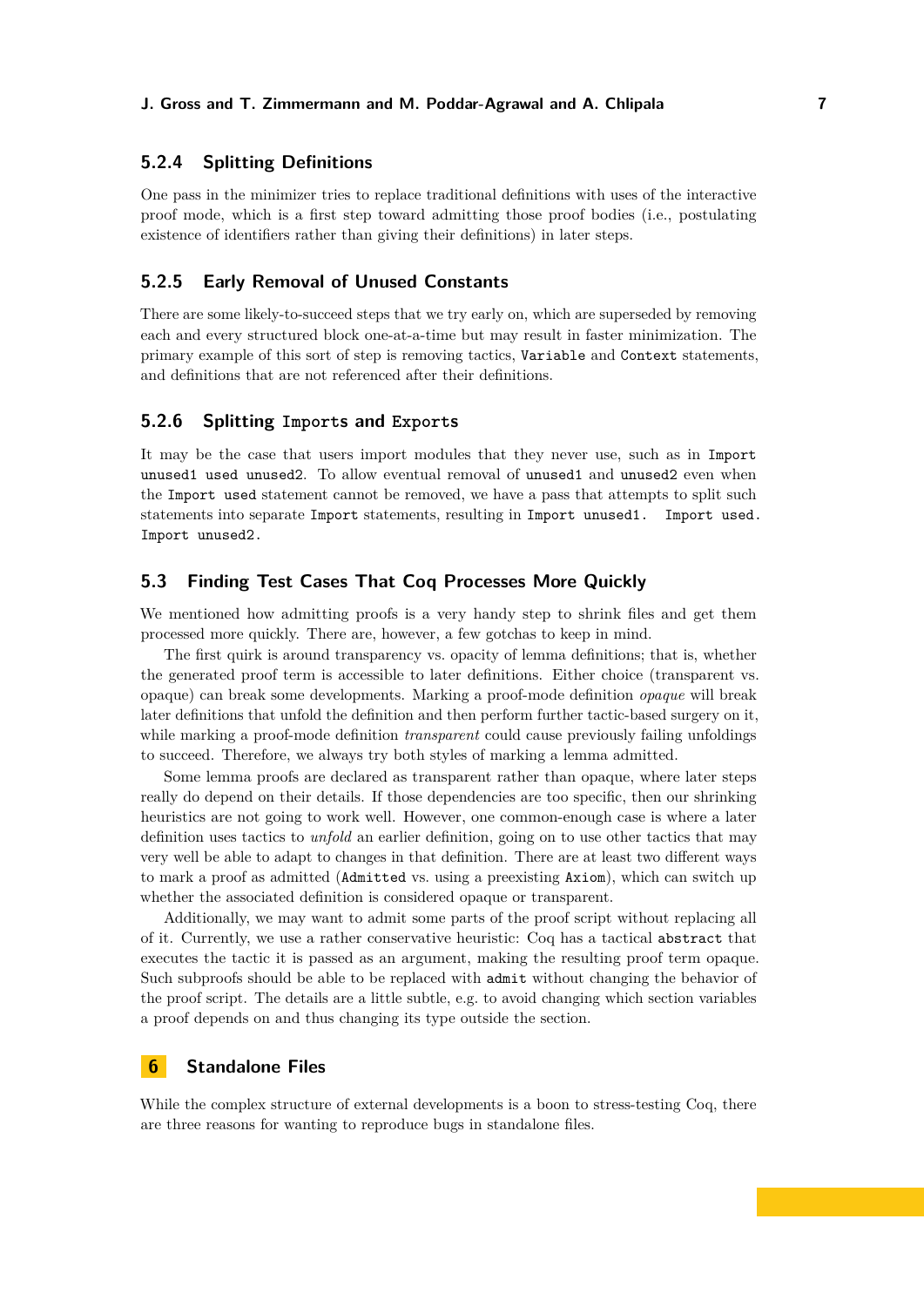- **1.** It is challenging for developers to understand the intricacies of external developments well enough to diagnose root causes.
- **2.** Build systems are necessary to handle multiple files, but using them adds unnecessary overhead in the debugging workflow.
- **3.** Intricate file-dependency structure complicates test-suite infrastructure, whereas having self-contained files results in a simpler test suite.

Naïvely, the way to produce a standalone file is to *linearize* the dependency tree and combine the contents of all files. We saw an example of roughly this strategy in [Section 2,](#page-2-0) and e.g. C compilers follow this strategy in preprocessing #include directives.

Two difficulties arise when following this strategy in Coq:

- **1.** As in all languages that allow shadowing of global symbols, inlining files changes what names are available and hence may result in unintended changes of behavior. The dependent typing and metaprogramming facilities of Coq largely eliminate the distinction between runtime and compile time. As a result, we have to inline not just function declarations but also function bodies, and thus the problem of name resolution is comparatively harder in Coq and similar languages than in those with simple types and without metaprogramming facilities. Furthermore, Coq has additional quirks around name resolution and (lack of) namespacing that have to be managed and worked around.
- **2.** Coq has a great deal of global state (e.g., notations, universe polymorphism, the default tactic mode) that changes the way sentences are interpreted. Because there is no way to isolate changes on this global state fully, there may not even be *any* linearization that reproduces the same behavior.

## <span id="page-7-0"></span>**6.1 Addressing Shadowing and Name Resolution**

Coq assigns names based on three components: the name and location of the file in which the identifier is defined, the module structure surrounding the identifier, and the final name. For example, the constant Coq.MSets.MSetPositive.PositiveSet.t is defined in the file MSets/MSetPositive.v, which is bound to Coq.MSets.MSetPositive, in the module PositiveSet, with the name t.

If we were to inline this file into some other file bug.v, then the constant becomes bug.PositiveSet.t. We now have two choices: we can attempt to adjust the name of the constant on inlining, or we can adjust references to the constant.

We combine these strategies to maximize the chance of successfully inlining dependencies. First, as shown in the example in [Section 2,](#page-2-0) we wrap the contents in a module whose name matches that of the file (in this case, we wrap the contents in Module MSetPositive). Furthermore, since users can refer to this constant as Coq.MSets.MSetPositive.PositiveSet.t, MSets.MSetPositive.PositiveSet.t, or MSetPositive.PositiveSet.t, we can wrap this module in further modules (Coq and MSets) and Export them to make this naming scheme available. Finally, because Coq forbids multiple modules with the same absolute kernel name, we must wrap the top-level module in yet another module, with a uniquely generated identifier. While this strategy is not perfect, running afoul of bug  $\cos/\cos\#14587$  for example, we try a couple of variations on this strategy, and very often one of them is adequate for reproducing buggy behavior.

Second, we want to adjust references so that they still point at the same underlying object after inlining. Coq helpfully emits *globalization* files, which contain information about how Coq resolves almost all names in the file. Since Coq generates and installs these .glob files,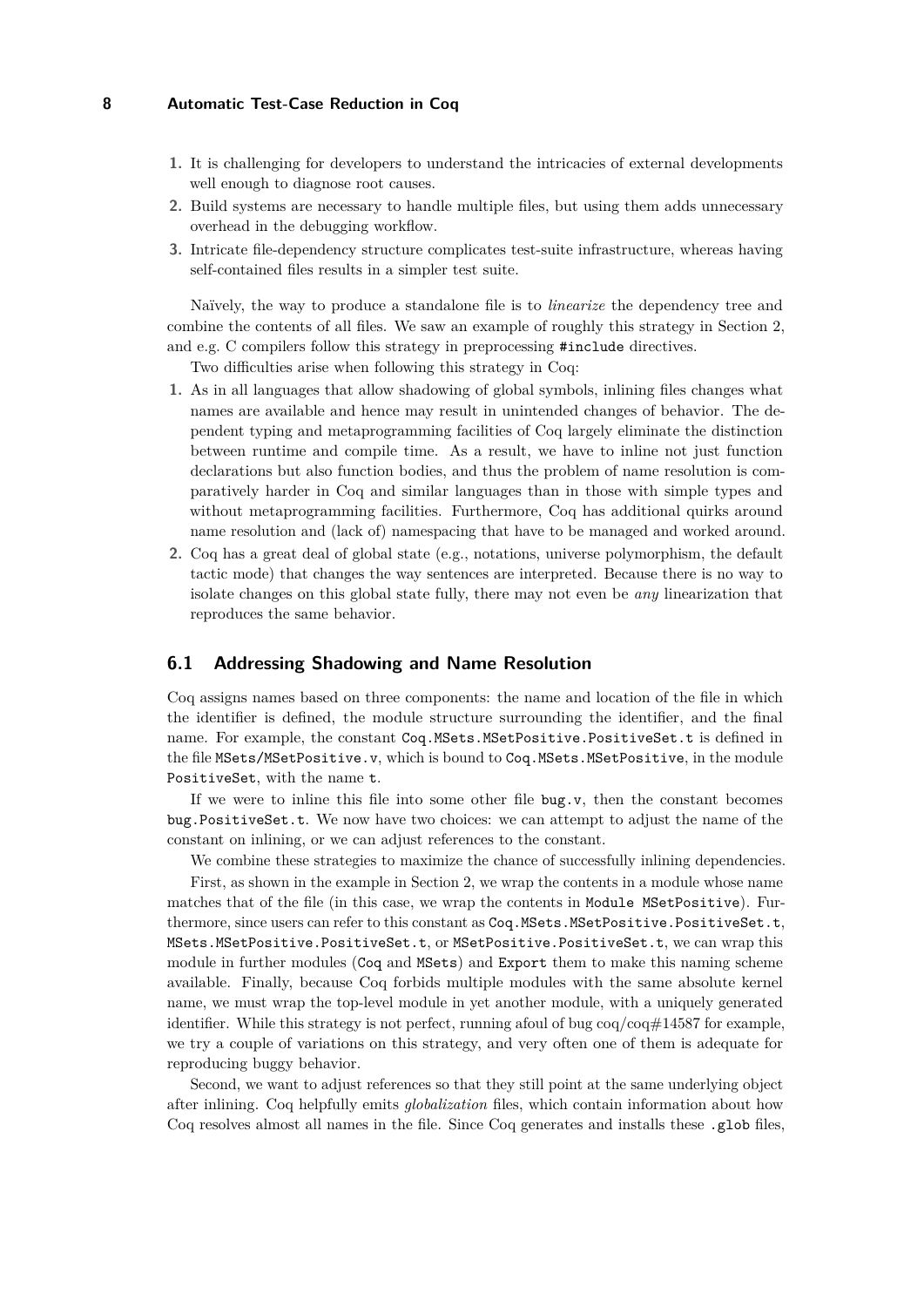we can use this information to transform both the names in the files we inline and the names that refer to constants in that file.

However, we cannot just blindly update all names, because these .glob files are not perfectly accurate<sup>[3](#page-8-0)</sup> and are not complete<sup>[4](#page-8-1)</sup>. Instead, we have found in practice that the most important names to resolve are those used in Require, Import, and Export statements. Require statements are sensitive to the searchpath flags  $(-Q \text{ and } -R)$  passed to Coq. If we are inlining a file from Flocq into a file from  $VST$ ,<sup>[5](#page-8-2)</sup> for example, the Requires in the Flocq file may not resolve to the same files on disk when compiling with the compiler flags that VST uses. Import and Export statements, while not dependent on searchpath flags to the same extent as Require, still seem empirically more likely to refer to potentially ambiguous names than most other statements. Hence we choose to resolve the names used in Require, Import, and Export statements when inlining, letting Coq determine all other name resolution.

# <span id="page-8-4"></span>**6.2 Addressing Nonlinearizability of Global State**

While shadowing and name resolution are mechanically resolvable at least in theory, the global state of Coq is sufficiently disorganized that we are not aware of any fully general technical means of linearizing Coq files.[6](#page-8-3) Hence our approach here consists of several partial workarounds.

The most basic technique to attempt to isolate global state is to wrap the inlined file in a module. Most state not explicitly marked as Global does not escape the boundaries of the module it is defined inside. As we already use module wrapping to handle name resolution as discussed in [Subsection 6.1,](#page-7-0) we already reap the benefits of this technique.

Our only other technique is to try multiple linearizations and hope that one of them is adequate. We try inserting the file being inlined at the top of the file, as well as at the location where it is Required. In the future, we might also want to try moving Requires up higher in the file, to try to handle more situations.

In [Section 11,](#page-15-0) we discuss a few potential future avenues to better handling of global state. For example, we may want to more explicitly manage the state before and after inlining a file by taking advantage of Coq's ability to print the current settings of flags with Print Options.

## **6.3 Getting to Standalone Files Quickly**

We have a flag that allows inlining dependencies all-at-once, much like gcc inlines all #included files at-once. While originally all files were minimized in that way, having to process such a large file slowed down minimization drastically, often resulting in minimization times of multiple weeks. As a result, the current default behavior is to minimize the current file before inlining other files.

<span id="page-8-0"></span><sup>&</sup>lt;sup>3</sup> See bugs  $\cos(\cos\#15497)$  and  $\cos(\cos\#14537)$ .

<span id="page-8-1"></span><sup>&</sup>lt;sup>4</sup> They are missing information, for example, on tactic-name resolution and notation interpretation.

<span id="page-8-2"></span> $^5\,$  Flocq is a Coq library on floating-point arithmetic, and VST is a Coq library for verification of C code, which relies on Flocq.

<span id="page-8-3"></span> $6$  The Require command results in many side effects, including global setting of flags, opacity, and argument status; behavior of auto with \*; hint databases; global overwriting of Ltac definitions; presence or absence of constants that change the behavior of built-in tactics such as tauto; and even the presence of constants with certain kernel names can change shadowing behavior. Some of these effects can even be set on the command line, and at present there is no way to determine what flags were used to compile a given installed file.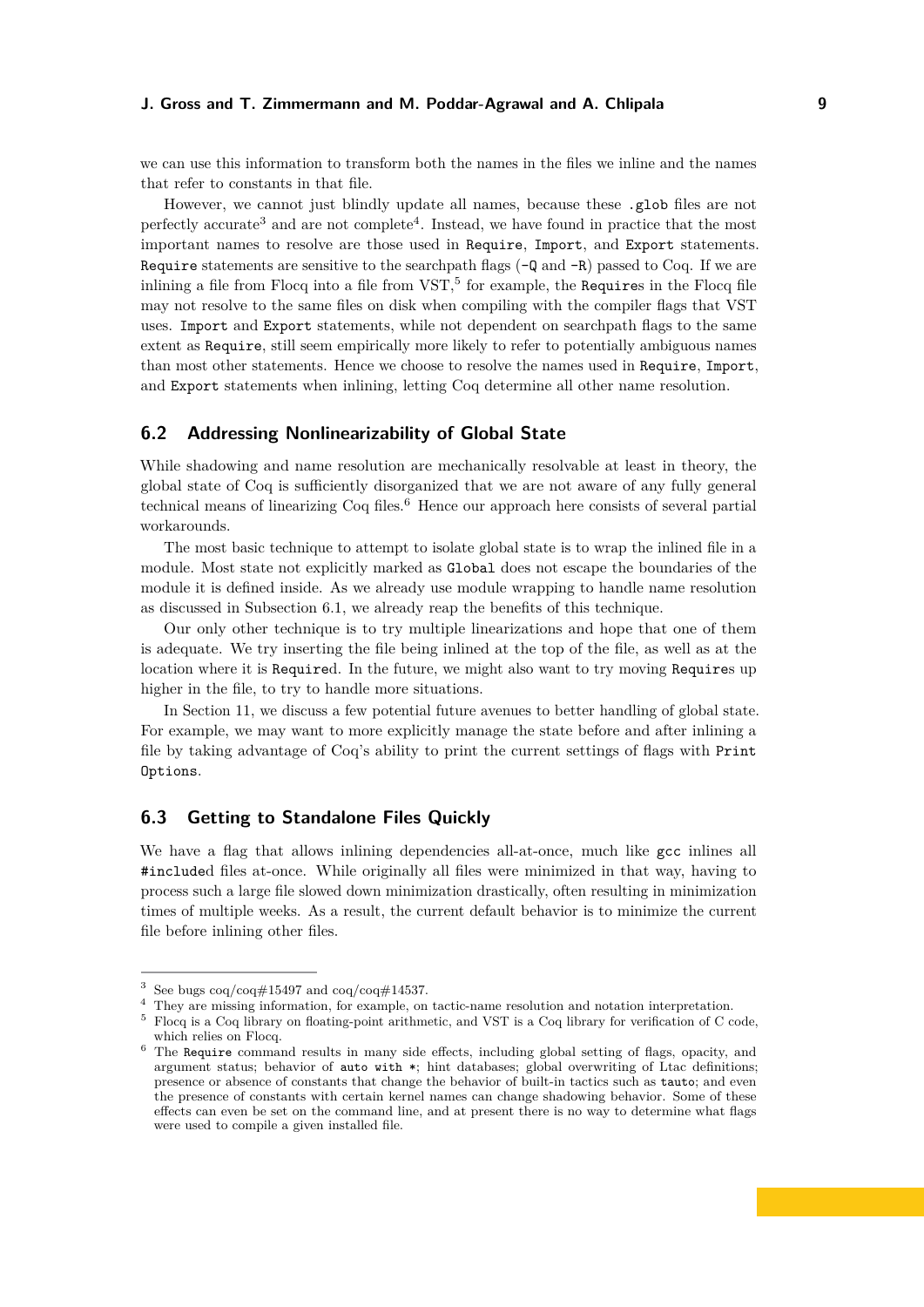Furthermore, we want to ensure that we only inline files that are actually used. Much like we want to split Import and Export statements in [Subsubsection 5.2.6,](#page-6-1) we also want to split Require statements, for example from Require unused1 used unused2. to Require unused1. Require used. Require unused2.

Additionally, if the buggy behavior depends on a file only for its own dependencies, we prefer to inline the transitive dependency directly rather than needing to inline the entire intermediate file. To that end, we have a pass that performs the transitive closure of the dependency relation, inserting Require statements at the top of the file for all transitive dependencies of the file being minimized. Because we insert the Requires in dependency order, removing one statement at a time in reverse order will give us the minimal Requires needed to reproduce the error message. This strategy ensures that we only inline dependencies that are actually necessary.

# <span id="page-9-0"></span>**7 Smooth Developer Experience**

In order to analyze a specific source file, we need to take a few steps.

- **1.** Unpack and install both the succeeding and failing versions of Coq and the tested projects.
- **2.** Replace the Coq binaries with wrappers that print out the arguments that Coq was called with, as well as COQPATH (an environment variable listing directories to be searched for imported modules) and the current directory.
- **3.** Run the succeeding and failing versions of Coq on the tested projects, ensuring that the version that should pass does in fact pass, and the version that should fail has a recognizable error message.
- **4.** Parse the build log to determine the buggy file name and the arguments to pass to Coq, using the extra logging introduced by our wrappers. This workflow means that we need not interface directly with varied build systems of different tested projects.
- **5.** Run the failing version of Coq on the file triggering the buggy behavior.
- **6.** Parse the error message, ensuring that it matches with the error message from the build log. (See [Section 4](#page-3-1) for subtleties in that comparison)

Again, the goal of the minimizer is to take a tested project that succeeds on the tip of Coq's master branch and fails on a given Coq pull request (PR), emitting a small, standalone file that succeeds on master and fails in the same way on the PR. In order to do so efficiently, we reuse the CI artifacts from Coq. We download the prebuilt versions of Coq from master and from the tip of the PR. From just these artifacts and the name of the failing project, we must assemble enough information to run the bug minimizer. We replicate Coq's generic CI workflow to install Coq as well as any dependencies of this project, into different directories: one for the version of Coq expected to pass and another for the version of Coq expected to fail. We also reuse Coq's generic CI workflow to figure out the error message and the failing file we want to minimize.

Let us justify the extra information that our Coq wrapper programs log. We need COQPATH to ensure that we have the right search path for the dependencies of coqc, the command-line Coq compiler. We need the command-line arguments so that we know what flags to tell the bug minimizer to pass to coqc. Note that we *must not* change relative paths to absolute ones when passing arguments along to coqc, because the output of coqc is sensitive to the difference between relative and absolute paths, so changes can muddle tests that are meant to produce output files (and did in the past, for example with ci-elpi). We can locate the error message by looking for the last instance of File " $f''$ , line  $\ell$ , characters  $n-m$ : followed immediately by a line beginning with Error. (Note that warning messages also emit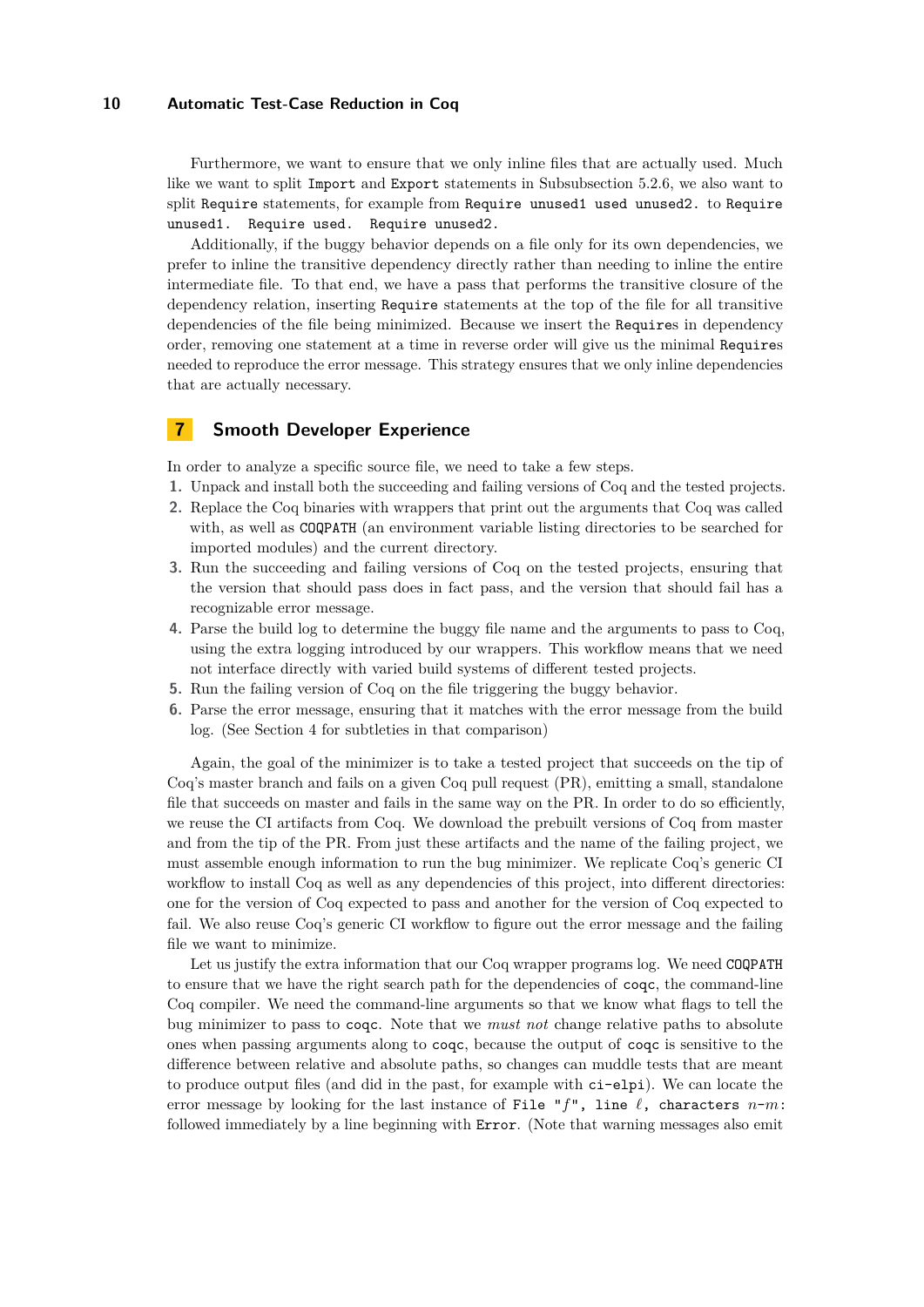the File *. . .* line, but we do not want to catch warnings.) We look for the last instance of the wrapper debug printout information that points at the same file, though, so long as we were careful always to build single-threadedly, we could instead just look for the most recent debug printout before the error message.

Given this information, we adjust the arguments so that we can tell the bug minimizer where the dependencies live for both the passing and failing versions of Coq. We then pass this information to the bug minimizer:

- the location of the file to be minimized;  $\sim$
- the log file containing the error message, which must match the error message that the  $\overline{\phantom{a}}$ minimizer believes the file produces;
- the locations of the coqc, coqtop, and coq\_makefile programs for the tip of the PR;  $\blacksquare$
- the location of the coqc program for the master branch;  $\blacksquare$
- the locations of the dependencies for both the passing and failing versions of Coq, parsed  $\sim$ from the command-line arguments and from walking the directories in COQPATH;
- any arguments to coqc that are neither naming dependency locations nor known to be both irrelevant to the processing of the file and counterproductive to the minimizer's operation (such arguments are -batch, which applies only to coqtop; -time, which will only make logs of the minimizer much longer; and -noglob, -dump-glob, and -o, which interfere with the generation of outputs used by the minimizer).

# <span id="page-10-0"></span>**8 An Alternative Usage Mode**

Up to this point, we have talked about using the Coq Bug Minimizer exclusively to minimize RDCT failures for debugging faulty changes in Coq. Our tool can also be used to minimize test cases for newly found bugs in Coq. In this mode, a bug reporter can write a shell script that invokes a *single* version of Coq to produce buggy behavior on some Coq file, asking coqbot to produce a minimal example from this script. When running in this mode, we place an additional constraint on the minimizer that the proof script generating the error message should be left untouched, which allows bug reporters to write proof scripts such as

some\_tactic; lazymatch goal with | buggy\_goal => fail 0 "bug remains" | [ |- ?G ] => fail 0 "bug disappeared!" G end.

to customize the desired reproducing case, trusting that the entire file will not be minimized to something silly like Goal False. fail 0 "bug remains".

# <span id="page-10-1"></span>**9 Integration in Coq's CI and Evaluation of Results**

# **9.1 Triggering the Minimizer**

The Coq project uses a custom bot to automate everyday tasks, including triggering CI and reporting its results to the GitHub repository [\[19\]](#page-17-2). We have extended this bot to automatically propose and manage the minimization of failing test cases. The bot posts a comment to propose to run minimization when a PR has passed Coq's internal test suite but has failures with external projects, where these external projects have built successfully on the base commit (on the master branch).

If someone answers with a comment to trigger minimization, then the bot prepares a branch with all the information needed by the minimizer and pushes this branch to an external repository dedicated to running the minimizer. This triggers a GitHub Action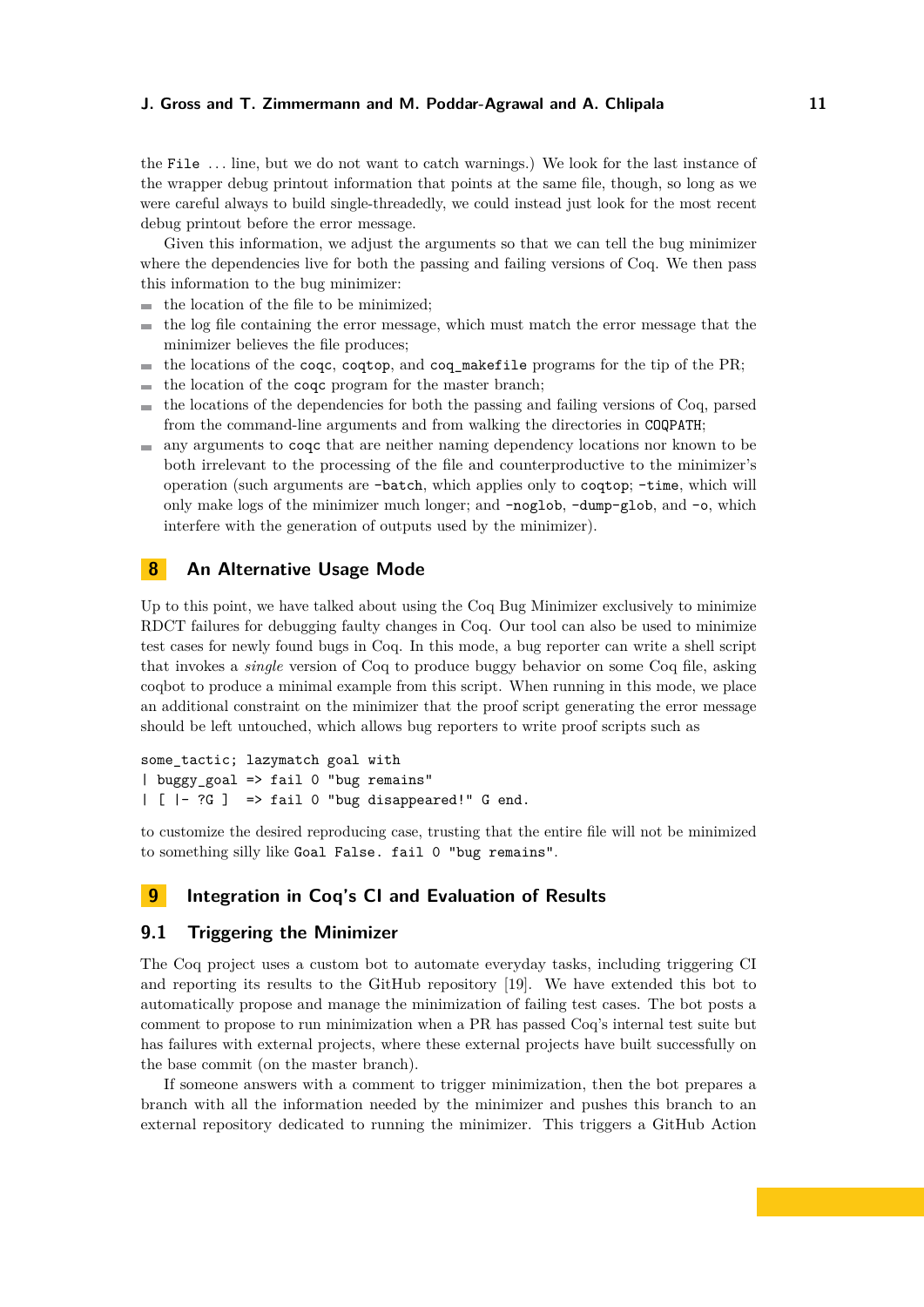workflow that proceeds with the minimization process. GitHub Action jobs have a 6-hour timeout, so by the limit, the bot answers back with the results of the minimization process. If the minimization was stopped because of the timeout, then the bot automatically restarts it by reusing the file obtained at the previous step.

# **9.2 Research Questions**

To evaluate the usefulness of our bug minimizer, we investigate several research questions: **RQ1:** How often does the minimizer successfully produce a reduced test case from the RDCT

failure it was triggered on?

- **RQ2:** How often is this reduced test case fully standalone (no dependencies other than Coq's standard library)?
- **RQ3:** How long does it take to produce such reduced test cases?

**RQ4:** What are the sizes of the reduced cases?

- **RQ5:** How long do the reduced cases take to run?
- **RQ6:** What is the amount of code reduction?

# **9.3 Data Collection and Analysis**

To support reproducing the results, we provide our data collection and analysis code (as a Jupyter notebook) and our dataset (as a CSV file) in the supplementary materials.

We retrieve the runs of the bug minimizer by looking for PRs in the Coq GitHub repository with the words "coqbot ci minimize", and we fetch all comments from the bot (timestamp and body text) from these PRs using GitHub's GraphQL API. We exclude PRs opened by the first author, as most of these PRs were for testing the minimizer integration and debugging issues. When the minimizer is triggered, the bot answers with a comment "I have initiated minimization . . . " or "I am now running minimization . . . ", providing the list of projects on which it is being run. Then, when it finishes minimizing a project, it produces a comment with the minimized file. This file starts with header comments containing useful information about the minimization process. The comment may also contain "interrupted by timeout, being automatically continued" if the minimization process timed out and has to be restarted to go further, which the bot automatically does. We ignore these comments, only looking for final reduction outputs. Finally, the bot posts a comment starting with "Error: Could not minimize file" when it was not able to minimize the requested failure, for instance, because it could not reproduce it or could not reproduce the successful run on the base branch.

We match comments indicating the start of the minimization with comments indicating the end of it, using these two comments to determine if the minimizer was able to produce a reduced test case, find how long it took, and answer our other research questions. To avoid double-counting multiple runs on the same RDCT failure, we only look at the first bug-minimizer trigger on a given PR and a given project.

## **9.4 Results**

# **9.4.1 RQ1: How often does the minimizer produce a reduced test case?**

Looking only at the first minimization runs for a given PR and project, we have identified 191 runs on 51 PRs (very often, several minimization runs are started in the same PR on different projects). On these 191 runs, 75% succeeded in producing reduced test cases. We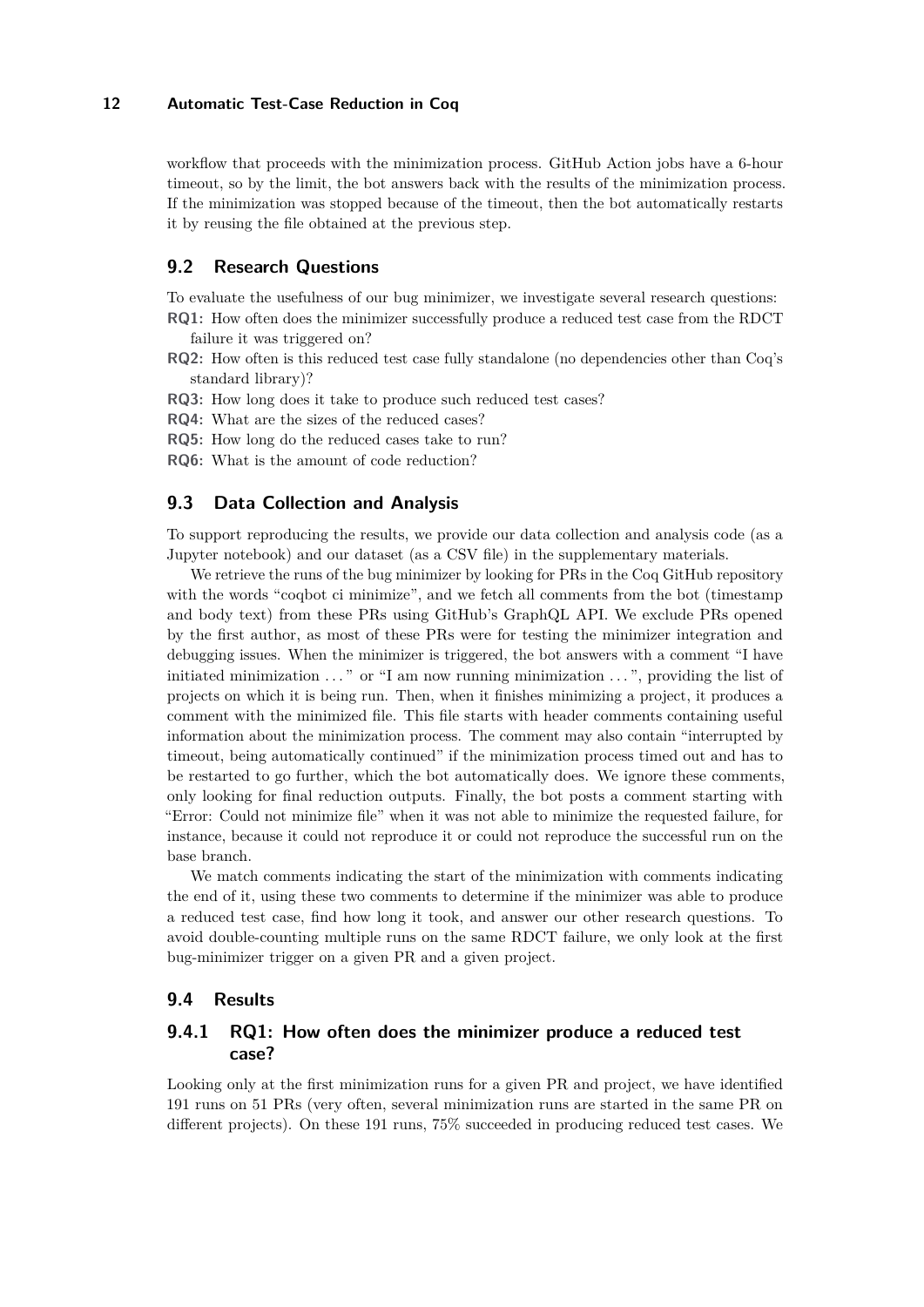count as failed runs the ones where the bot reported "Error: Could not minimize file", the ones where we could not find a comment marking the end of minimization, and the ones where the bot answered with a minimized file but this file was not actually reduced from the initial test case (which we can detect from the header comments).

There were 5 runs for which we found no comment marking the end of minimization. By manually looking at them, we have determined that 4 out of 5 were caught in infinite loops and had to be canceled manually. Loops can arise when the 6-hour timeout of the minimization process is not enough to make any new progress and thus the minimization gets stuck without ever reaching its end. Typical circumstances are when testing out a single change takes over 20 seconds, since we only have enough time to compile a 20-second-long file about a thousand times in six hours. The last case of our 5 seems to be coqbot having failed to post the comment marking the end of the minimization process.

There were 19 runs that concluded with an explicit "Error: could not minimize file" comment. These errors are often due to issues downloading CI artifacts (9 runs), for instance because the corresponding base CI jobs have been skipped or the CI artifacts have expired. Runs concluding with errors can also happen because of bugs in Coq or in the tested projects' build infrastructure that prevent minimization. Virtually all these issues were reported, and most of them are already fixed. For instance, the MetaCoq project alone was responsible for 5 failures because of issues in its build system.

Finally, there were 23 runs ending with comments reporting on supposedly minimized files but where (from the header comments or their absence thereof) we can conclude that the minimization process failed to start properly (e.g., because it could not reproduce the error message). Most of these problems were related to error-message parsing, namespace management, or similar issues that have been fixed by making the bug minimizer more robust to them (see [Section 4](#page-3-1) to [Section 6\)](#page-6-0). A few of these issues have been noted but not yet fixed. Finally, a few of these failed runs were due to the minimizer being misused or called on a project that had failed for a reason that was unrelated to the PR.

The accompanying notebook contains specific comments for each of the failed runs.

## **9.4.2 RQ2: How often is this reduced test case fully standalone?**

We consider that a reduced test case will be most useful if any dependency beyond Coq's standard library was successfully inlined, leaving it possible to run the reduced test case without needing to import any additional dependency. As a result, it is more likely that the test case can be added to Coq's test suite.

To measure how often the reduced test case is standalone, we rely on the minimizer recording when it failed to inline a dependency in the header comments of the minimized file. This feature was only added recently, so we only perform this measurement on the 47 successful runs of the minimizer that had this information available. On these 47 runs, there were only 5 failures to inline dependencies fully, i.e., the minimizer produced a fully standalone file in 89% of the cases.

Looking at the 5 failures to inline dependencies, we observe several types of reasons. One case was related to robustness to changing error messages, one case was related to a build-system issue in the project being minimized, and 3 cases were due to a common issue blocking attempts at all inlining methods. All of these issues have been fixed since then.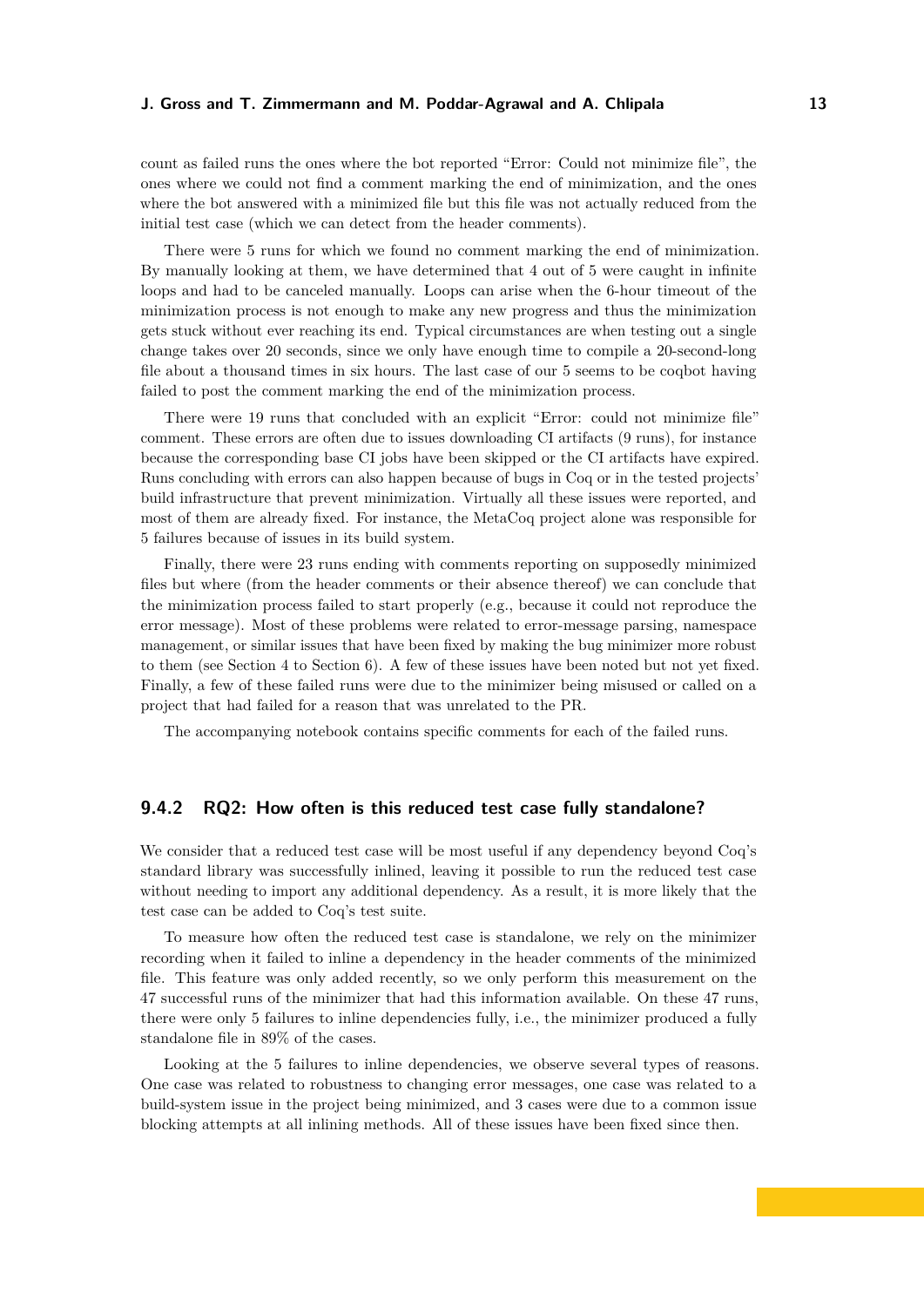## **9.4.3 RQ3: How long does it take to produce such reduced test cases?**

We compute the duration of minimization as the time delta between the start and the end comments. This method overapproximates the actual time spent in the minimization process, since it also includes time setting up a VM and possibly waiting in the queue for an available runner. We can look at this duration for both successful and failed runs.

For failed runs, we observe that the average duration for the minimization to conclude is 5 minutes (306 seconds) and that the maximum duration is 15 minutes (890 seconds).

For successful runs, we observe more variety. The minimum duration is 4 minutes (232 seconds), the maximum duration is 20 hours (73072 seconds), and the average is 104 minutes (6238 seconds). 50% of the successful runs finish in under 20 minutes (1218 seconds), and 80% finish in under 140 minutes (8396 seconds). This number is still reasonable compared to the time that contributors routinely spend waiting for the results of Coq's CI [\[18\]](#page-17-1).

#### **9.4.4 RQ4: What are the sizes of the reduced cases?**

For the last three questions, we focus mainly on the 42 recent minimization runs that are known to have produced standalone files.

The shorter the reduced test case, the more useful it is: it can help developers understand the problem more quickly, and it makes it more likely that it will be added to Coq's test suite. Here again, there is some variety in the size of the reduced cases (counted in number of lines). The average size is 270 lines, and the maximum size is 2648 lines. However, 25% of the reduced cases are under 39 lines, 50% are under 114 lines, and 75% are under 262 lines.

Results on the full set of 144 successful minimization runs are of the same order of magnitude, with an average at 367 lines and a maximum size of 3804 lines.

Developers have the option to perform additional minimization manually and restart the automatic minimization process on their manually reduced cases, which can help obtain even more reduced cases, but we have not evaluated this feature quantitatively.

#### **9.4.5 RQ5: How long do the reduced cases take to run?**

Following a recent addition, the minimizer has reported the expected coqc compile time as part of the header comments in the minimized file. Our recent 42 standalone cases all had this field available. We observe that the reduced cases take on average 1.25 seconds to run, although 75% of them take under half a second, while the maximum time is 26.5 seconds.

## **9.4.6 RQ6: What is the amount of code reduction?**

To compute how much code reduction there was, we use data that the minimizer records about each minimization step (how many lines it started from and how many lines it ended up with). These numbers go up at times because of the process of inlining external dependencies. On the other hand, dependencies are only inlined if they could not simply be removed, so these numbers do not include the size of the files that were previously imported but did not need to be inlined during the minimization process.

We aggregate these numbers by simply taking the sum of the differences in line count at the beginning and the end of each minimization step. We compute the amount of code reduction by taking the ratio of the final size over the total test-case size, defined as being the sum of the final size and the total number of removed lines. We obtain an average figure of 31%, which means that the final test-case size is on average one-third the size of the original test (including the dependencies that actually matter for the test case).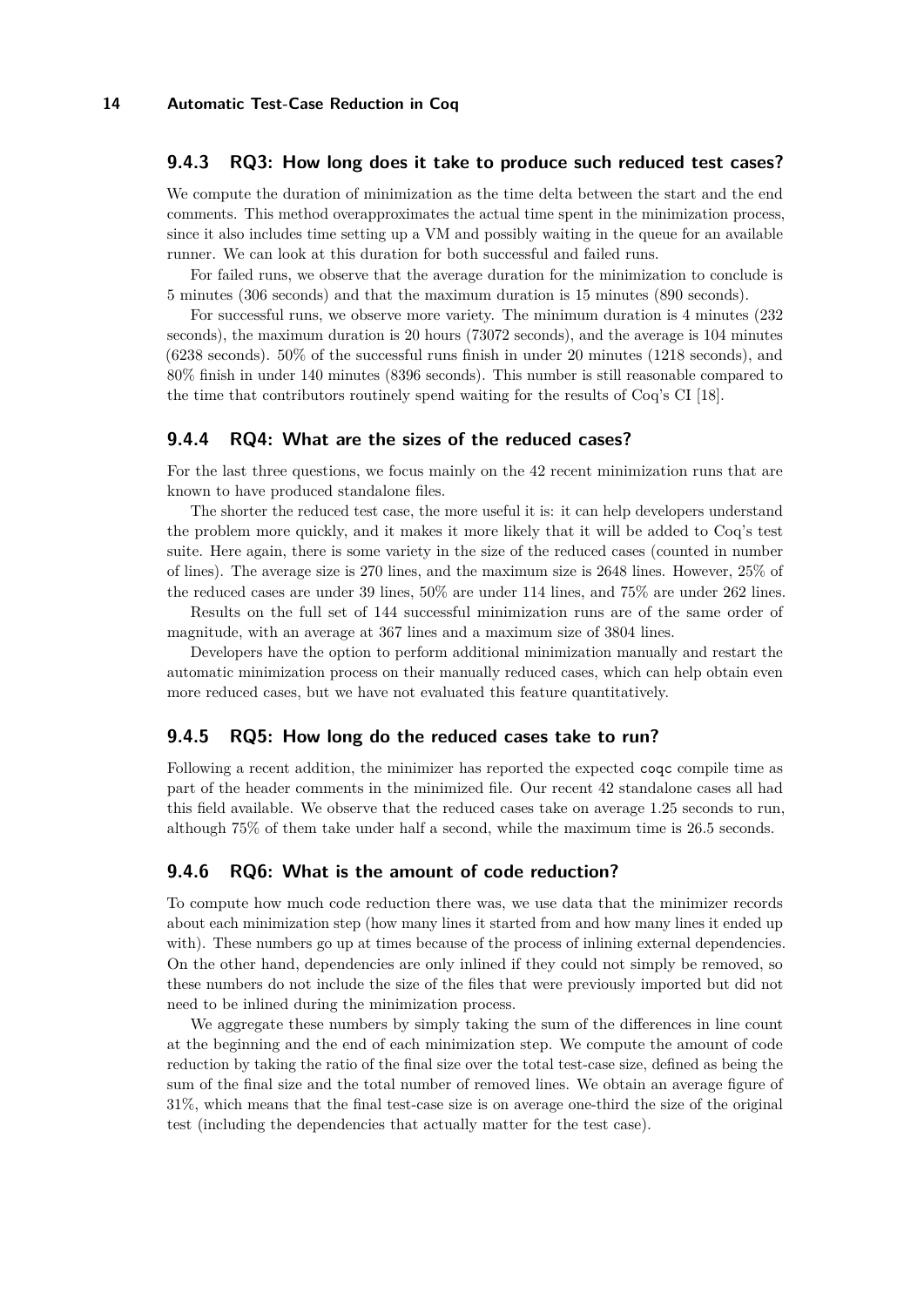If we compute the size difference only looking at the initial file we started from and the final file we obtained, without accounting for the inlined dependencies, then we get an average ratio of 50%, which means that the final file is on average half the size of the file we started from. Note that because of dependency inlining, nothing prevents the reduced test case from being longer than the file we started from, which does happen in 6 out of 42 cases. If we look only at the 36 cases for which there was some code reduction, we get that the average reduction is by a factor of 4 to 5. If we look only at the 6 cases for which there was code expansion, we get that the average expansion is by a factor of 2.

## **9.5 Limitations of our Evaluation**

Evaluating a bug minimizer for a proof assistant such as Coq is difficult because there is no preexisting benchmark that it could be run on. In this paper, we have decided to take advantage of the integration of our minimizer in the RDCT infrastructure of Coq to evaluate it on real use cases where Coq developers have felt the need for it.

While we have taken steps to ensure that the evaluation is as unbiased as possible (such as not using reruns of the minimization on the same project in the same PR), our evaluation is still limited by our choice to use real use cases. In particular, it should be noted that our evaluation results are not obtained on a fixed version of the minimizer. On the contrary, the minimizer has evolved (and is still evolving) in reaction to the very same cases on which we have evaluated it. Since we always account only for first runs, many cases where the minimizer has been counted as failing have been eventually fixed and would result in successful runs today. Subsequent runs on other projects or other PRs may have succeeded thanks to earlier fixes.

Other limitations are that our computation of the minimization duration is an overapproximation that also includes the time for e.g. setting up a VM to run the process, and that our evaluation of several research questions is based only on a subset of recent minimizer runs.

Due to all these limitations, our evaluation should only be understood as demonstrating the feasibility of our approach and the usefulness of its application to the development of Coq. However, it should not be understood as a basis that future versions of the minimizer, or alternative minimizers, can compare to, since today's version would already obtain different results if it were rerun on all these cases.

# <span id="page-14-0"></span>**10 Related Work**

Our work is at the intersection of two research areas: research on debugging techniques, which is a subdomain of software-engineering research; and research on proof assistants.

Debugging is a thoroughly explored topic, but mostly with a focus on more mainstream and less formal languages than Coq. In this research domain, test-case-reduction techniques have been studied for standard programming languages and compilers [\[3\]](#page-16-2). There are two types of approaches that have been proposed. First, there are generic approaches that are supposed to work for any programming language, by using structure information on the program being reduced. Examples include delta debugging [\[16\]](#page-17-5) but also the generalized tree-reduction algorithm [\[7\]](#page-16-5) and the syntax-guided Perses tool [\[7\]](#page-16-5). These generic techniques would not be likely to work well for Coq programs without careful adaptation, because many Coq programs can be considered syntactically valid even if completely nonsensical. For instance, we have already mentioned the issue with removing a Qed statement at the end of a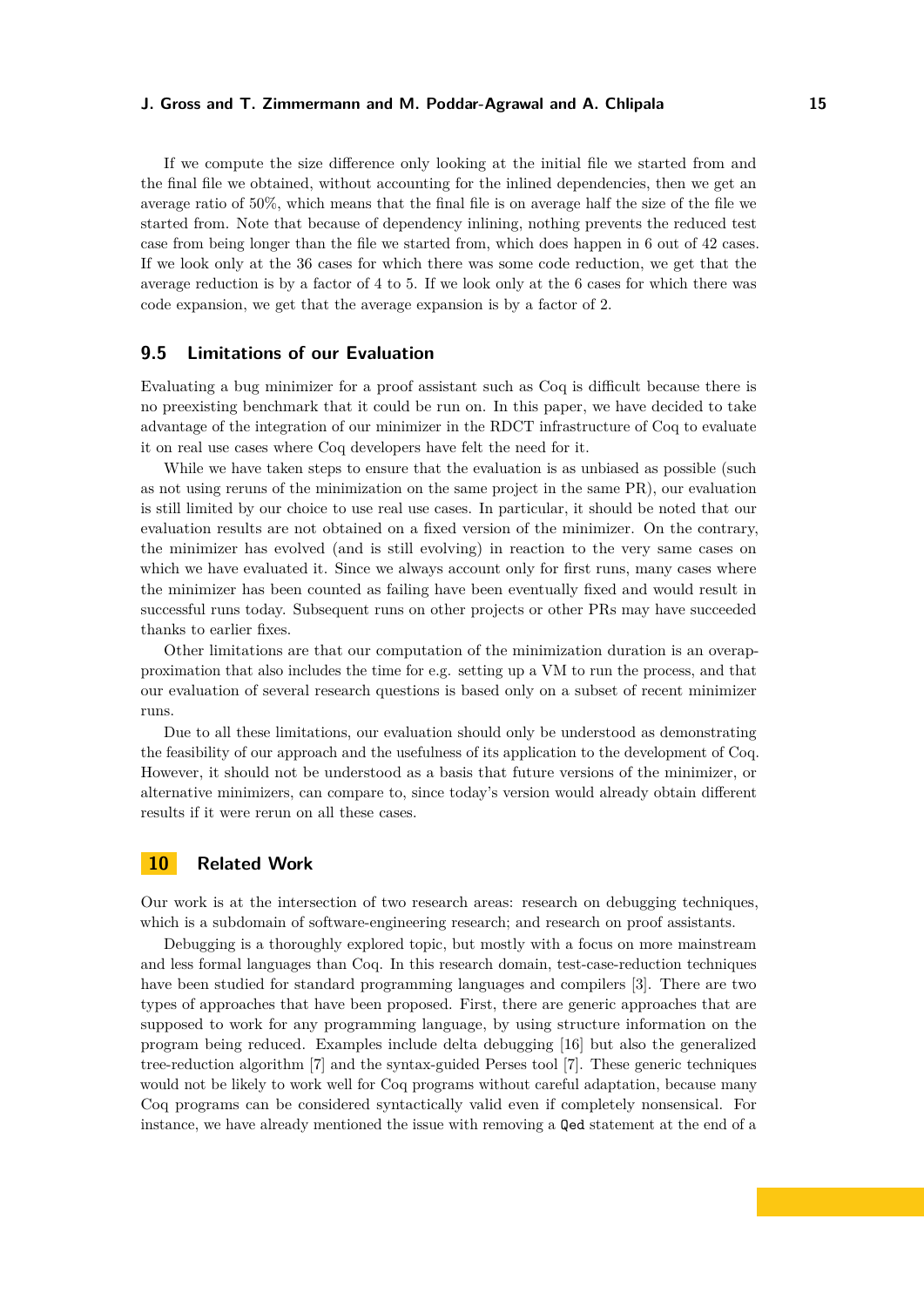tactic-based proof. Despite breaking a semantic block of code, this change does not actually produce a syntactically invalid Coq program.

Second, there are programming-language-specific approaches, which take advantage of specific knowledge to make the test-case reduction more performant. Our own work is related to this second category, where most tools focus on mainstream languages like C. Some are even dedicated to reducing the output of specific test-generation frameworks such as Csmith [\[12\]](#page-16-6).

However, work on generating many diverse test cases from nothing has complementary value. Csmith [\[15\]](#page-17-6) has an effective algorithm based on knowledge of C semantics, to provoke undefined behavior. Techniques like equivalence modulo inputs [\[9\]](#page-16-7) find compiler bugs via differential testing, where a compiler is run on programs that are known to have the same semantics. Perhaps this generative approach would also be useful for proof assistants, composed fruitfully with test-case reduction as we have presented.

Finally, the literature has identified the issue of *slippage* in test-case reduction [\[4,](#page-16-8) [8\]](#page-16-9), which is when the initial and reduced cases produce different compiler bugs. This challenge was one of the main ones we had to account for in designing our bug minimizer (see [Section 4\)](#page-3-1).

Proof-assistant ecosystems were already no stranger to testing techniques. For instance, Isabelle/HOL's Nitpick [\[1\]](#page-16-10) uses Boolean satisfiability to find theorem counterexamples. QuickChick [\[11\]](#page-16-11) does random test generation to try to falsify Coq theorems. These tools are handy to save users from investing time in trying to prove false theorems. Testing-based approaches to debugging *proof assistants themselves* are a complementary topic.

# <span id="page-15-0"></span>**11 Future Work**

We were pleasantly surprised to find that several "shortcuts" in the logistics behind the minimizer led to good results empirically, but some of these may be worth revisiting to improve results even more. In various places, we use workarounds (like .glob files) to avoid integrating a proper Coq parser, but there would be advantages like being able to remove specific fields from record types. We remove single commands at a time, rather than removing entire well-balanced command blocks, which probably costs us in minimization time.

Integrating with Coq's parser would also allow us to more naturally handle code associated with Coq developments but that uses different statement-ending conventions than standard Coq code, such as coq-elpi code and OCaml plugin code.

Another broader opportunity is finding related groups of commands that need to be removed together, to avoid changing the error message. For instance, we might want to move a lemma out of a module, to the top level of a file. Removing the commands that open and close the module might suffice, even if removing either one alone disturbs the error message. A general-enough version of this process could replace many specific passes.

One remaining aggravation is proper handling of lemma proofs within sections, where the details of the lemma proof influence which section variables are kept in the lemma's type. We could use the Set Suggest Proof Using command to instruct Coq to tell us which section variables are used by each proof; we could then insert Proof using clauses to allow us to replace proofs with Admitted without changing dependencies on section variables.

As mentioned in [Subsection 6.2,](#page-8-4) we would like to improve the ability of the minimizer to linearize dependency trees and handle Coq's global state. We could, for example, print out the full table of flag settings at a particular point, reset them to the initial values before inlining a file, and then restore them after inlining. To fully handle global state, we would need some way to reconstruct the command-line flags used to compile installed files.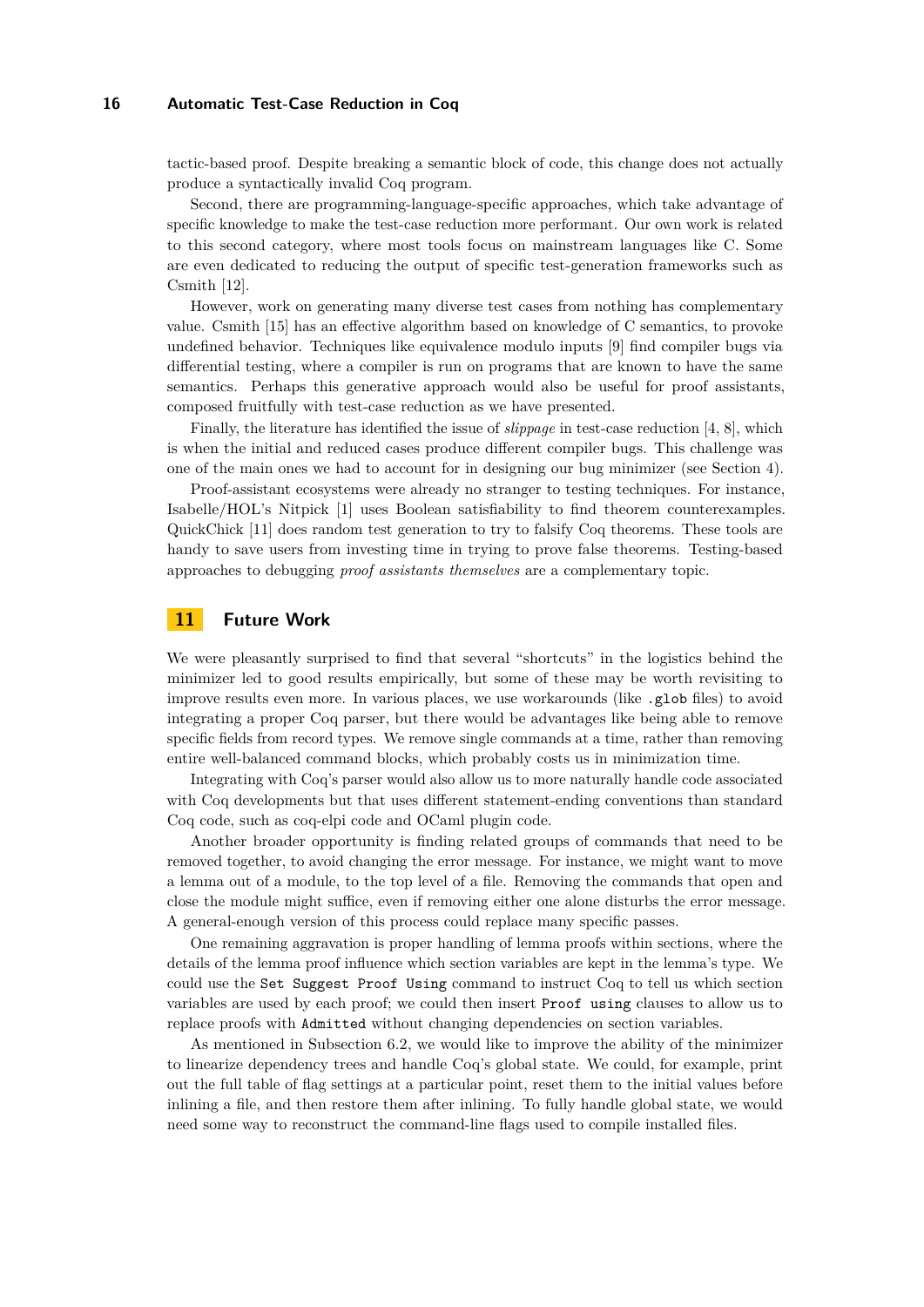There are further-out ideas that could speed minimization significantly but might require significant modifications to Coq itself. Incremental compilation would be helpful, to save us from rerunning long proof scripts every time we change single lines below them. Minimizing multiple files in parallel, rather than only inlining files, would allow us to take advantage of multicore execution within single minimization jobs.

#### **References**

- <span id="page-16-10"></span>**1** Jasmin Christian Blanchette and Tobias Nipkow. Nitpick: A counterexample generator for higher-order logic based on a relational model finder. In Matt Kaufmann and Lawrence C. Paulson, editors, *Interactive Theorem Proving*, pages 131–146, Berlin, Heidelberg, 2010. Springer Berlin Heidelberg. [doi:10.1007/978-3-642-14052-5\\_11](https://doi.org/10.1007/978-3-642-14052-5_11).
- <span id="page-16-4"></span>**2** Martin Burger, Karsten Lehmann, and Andreas Zeller. Automated debugging in Eclipse. In *Companion to the 20th Annual ACM SIGPLAN Conference on Object-Oriented Programming, Systems, Languages, and Applications*, OOPSLA '05, pages 184–185, New York, NY, USA, 2005. Association for Computing Machinery. [doi:10.1145/1094855.1094926](https://doi.org/10.1145/1094855.1094926).
- <span id="page-16-2"></span>**3** Junjie Chen, Jibesh Patra, Michael Pradel, Yingfei Xiong, Hongyu Zhang, Dan Hao, and Lu Zhang. A survey of compiler testing. *ACM Comput. Surv.*, 53(1), February 2020. [doi:](https://doi.org/10.1145/3363562) [10.1145/3363562](https://doi.org/10.1145/3363562).
- <span id="page-16-8"></span>**4** Yang Chen, Alex Groce, Chaoqiang Zhang, Weng-Keen Wong, Xiaoli Fern, Eric Eide, and John Regehr. Taming compiler fuzzers. In *Proceedings of the 34th ACM SIGPLAN Conference on Programming Language Design and Implementation*, PLDI '13, pages 197–208, New York, NY, USA, 2013. Association for Computing Machinery. [doi:10.1145/2491956.2462173](https://doi.org/10.1145/2491956.2462173).
- <span id="page-16-3"></span>**5** Holger Cleve and Andreas Zeller. Finding failure causes through automated testing. In Mireille Ducassé, editor, *Proceedings of the Fourth International Workshop on Automated Debugging, AADEBUG 2000, Munich, Germany, August 28-30th, 2000*, 2000. [arXiv:cs/0012009](http://arxiv.org/abs/cs/0012009).
- <span id="page-16-0"></span>**6** Jason Gross. Coq bug minimizer, January 2015. Presented at [The First International](https://coqpl.cs.washington.edu/2014/07/31/) [Workshop on Coq for PL \(CoqPL'15\).](https://coqpl.cs.washington.edu/2014/07/31/) URL: [https://jasongross.github.io/papers/](https://jasongross.github.io/papers/2015-coq-bug-minimizer.pdf) [2015-coq-bug-minimizer.pdf](https://jasongross.github.io/papers/2015-coq-bug-minimizer.pdf).
- <span id="page-16-5"></span>**7** Satia Herfert, Jibesh Patra, and Michael Pradel. Automatically reducing tree-structured test inputs. In *Proceedings of the 32nd IEEE/ACM International Conference on Automated Software Engineering*, ASE 2017, pages 861–871, Urbana-Champaign, IL, USA, 2017. IEEE Press. [doi:10.1109/ase.2017.8115697](https://doi.org/10.1109/ase.2017.8115697).
- <span id="page-16-9"></span>**8** Josie Holmes, Alex Groce, and Mohammad Amin Alipour. Mitigating (and exploiting) test reduction slippage. In *Proceedings of the 7th International Workshop on Automating Test Case Design, Selection, and Evaluation*, A-TEST 2016, pages 66–69, New York, NY, USA, 2016. Association for Computing Machinery. [doi:10.1145/2994291.2994301](https://doi.org/10.1145/2994291.2994301).
- <span id="page-16-7"></span>**9** Vu Le, Mehrdad Afshari, and Zhendong Su. Compiler validation via equivalence modulo inputs. In *Proceedings of the 35th ACM SIGPLAN Conference on Programming Language Design and Implementation*, PLDI '14, pages 216–226, New York, NY, USA, 2014. Association for Computing Machinery. [doi:10.1145/2594291.2594334](https://doi.org/10.1145/2594291.2594334).
- <span id="page-16-1"></span>**10** Lina Ochoa, Thomas Degueule, and Jean-Rémy Falleri. BreakBot: Analyzing the impact of breaking changes to assist library evolution. In *44th IEEE/ACM International Conference on Software Engineering: New Ideas and Emerging Results, ICSE (NIER) 2022*. IEEE, 2022.
- <span id="page-16-11"></span>11 Zoe Paraskevopoulou, Cătălin Hritcu, Maxime Dénès, Leonidas Lampropoulos, and Benjamin C. Pierce. Foundational property-based testing. In *ITP 2015 - 6th conference on Interactive Theorem Proving*, volume 9236 of *Lecture Notes in Computer Science*, Nanjing, China, August 2015. Springer. URL: <https://hal.inria.fr/hal-01162898>, [doi:](https://doi.org/10.1007/978-3-319-22102-1_22) [10.1007/978-3-319-22102-1\\_22](https://doi.org/10.1007/978-3-319-22102-1_22).
- <span id="page-16-6"></span>**12** John Regehr, Yang Chen, Pascal Cuoq, Eric Eide, Chucky Ellison, and Xuejun Yang. Test-case reduction for C compiler bugs. In *Proceedings of the 33rd ACM SIGPLAN Conference on*